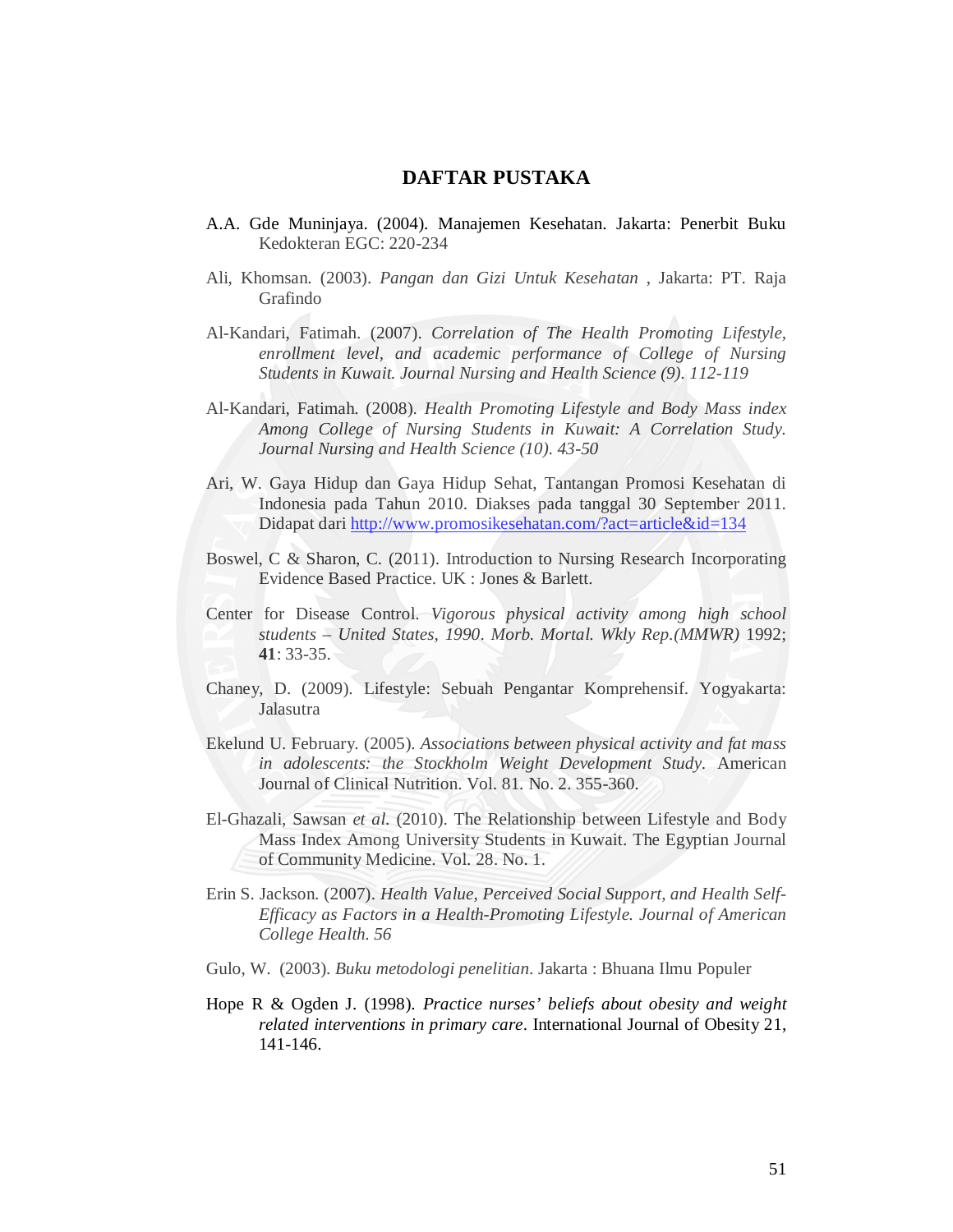- Hsiu-Lan Teng. (2010). *Health Promotion Lifestyle Profile-II: Chinese Version Short Form. Journal of Advanced Nursing 66(8), 1864-1873*
- Hu, Gang *et al.* (2002). Physical Activity during Leisure and Commuting in Tianjin, China. Bulletin of the World Health Organization. 80: 933-938
- Inoue, S, Zimmet P. and Caterson I. (2000). *The Asia - Pacific Perspective: Redefining Obesity and its treatment. Health Communication.,* Australia.
- Khumaidi. (1994). Bahan Pengajaran Gizi Masyarakat. BPK Gunung Muka: Jakarta
- Koochek, A. *et al.* (2007). *Physical activity and body mass index in elderly Iranians in Sweden: a population-based study.* European Journal of Clinical Nutrition (2008). 62. 1326-1332
- Marhamah *et al*. (2007). *Indeks Massa Tubuh dan Gaya Hidup Kaitannya dengan Skor Kesehatan dan Kemampuan Kognitif Usia Lanjut di Kota Depok.*  Media Gizi dan Keluarga 31(1). 89-102
- Mawn B, Reece SM. *Reconfiguring a curriculum for the new millennium: the process for change*. *J. Nurs. Educ.* 2000; **39**: 101–108.
- Notoadmojo, S. (2010). *Metodologi Penelitian Kesehatan*. Jakarta : Rineka Cipta
- Notoatmodjo, Prof. Dr. Soekidjo, SKM, M.Com. H. (2005). Promosi Kesehatan Teori dan Aplikasi. Jakarta: PT. Rineka Cipta
- Nursalam. (2008). *Pendidikan dalam keperawatan*. Jakarta : Salemba Medika
- Ochieng BM. *Factors affecting choice of a healthy lifestyle: implications for nurses*. *Br. J. Commun. Nurs.* 2006; **11**: 78–81.
- Peixoto, M. R. G. *et al.* (2007). Relação entre índice de massa corporal e estilo de vida em uma população adulta do Brasil: um estudo transversal. Cad. Saúde Pública, Rio de Janeiro, 23(11):2694-2704, Nov, 2007
- Pender, N.J. (1996). *Health Promotion in Nursing Practice*. USA: *American College Health Nursing*
- Pender N, Walker SN, Sechrist KR, Frank-Stromberg M. *Predicting healthpromoting lifestyles in the workplace*. *Nurs. Res.* 1990; 39:326–332.
- Peter, J.P., Jerry C. Olsen. (1999). Behavior: Perilaku Konsumen dan Strategi Pemasaran (terjemahan Damos Sihombing). Jakarta: Penerbit Erlangga
- Polit, D & Beck, C. (2006). Essentials of Nursing Research Methods Appraisal and Utilization. Sixth Edition. Philadephia : Lippincott Williams & Wilkins.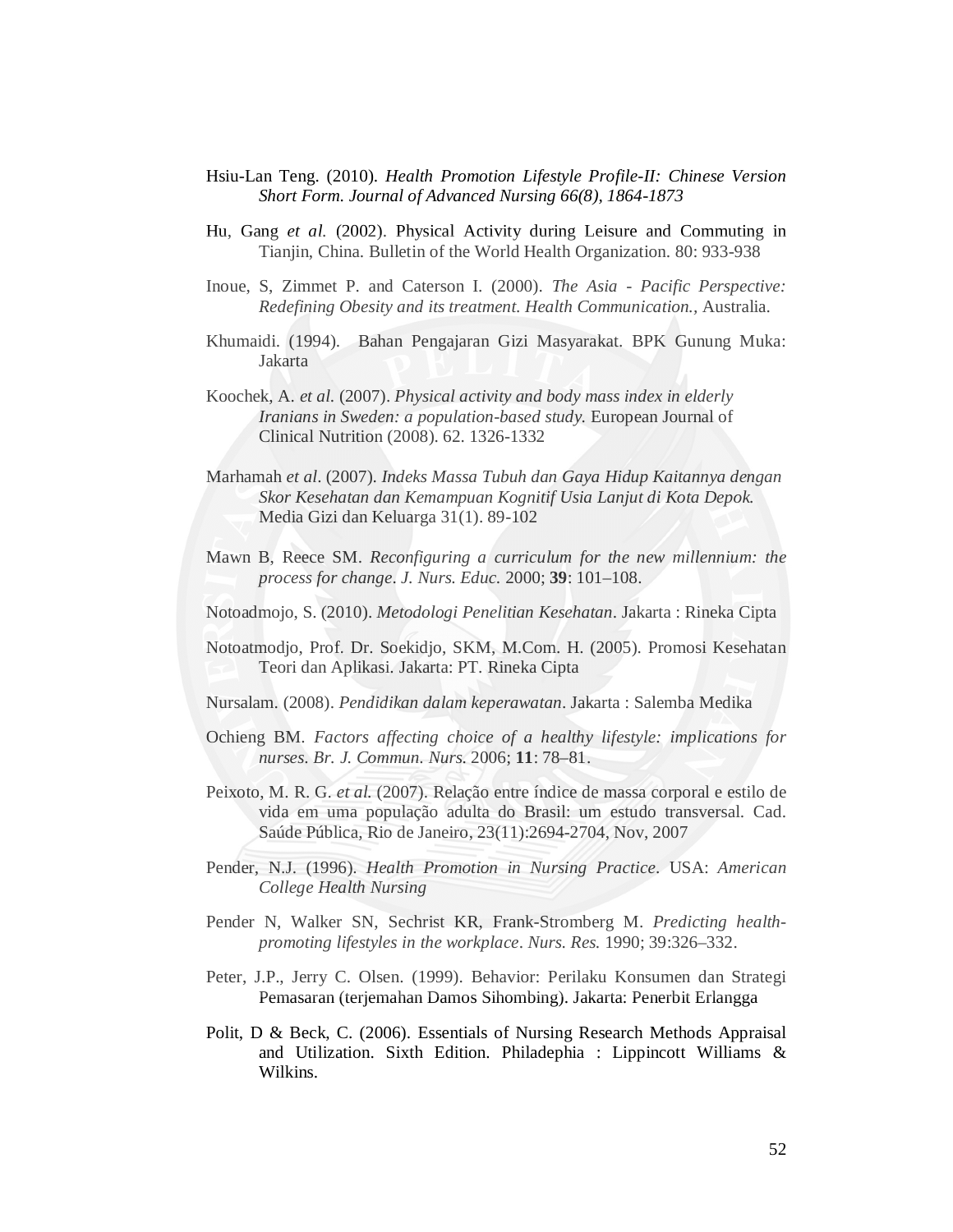- Poon, Man Yuk. (2008). *Obesity: Attitudesof Undergraduated Student Nurses and Registered Nurses. Journal of Clinical Nursing (18). 2355-2365*
- Riyanto, A. (2010). Pengolahan dan analisis data kesehatan. Bantul : Nuha Medika.
- Riyanto, A. (2011). *Aplikasi metodologi penelitian kesehatan*. Bantul : Nuha Medika.
- Sayogo, S. (2006). *Gizi Remaja Putri*. Jakarta: Balai Penerbit FKUI
- Soehardjo. (1996). Pengertian dan kerangka pikir ketahanan pangan rumah tangga. Makalah disampaikan pada lokakarya ketahanan pangan rumah tangga. Yogyakarta. 26-30 mei. Diakses pada tanggal 30 September 2011.
- Steptoe A, Phil D, Wardle J *et al. Trends in smoking, diet, physical exercise and attitudes toward health in European university students from 13 countries. Prev. Med.* 2002; **35**: 97–104.
- Steptoe A, Wardle J. *Health behaviour, risk awareness and emotional well-being in students from Eastern Europe and Western Europe*. *Soc. Sci. Med.*  2001; **53**: 1621–1630.
- Taufik, M. (2007). *Prinsip –Prinsip Promosi Kesehatan Dalam Bidang Keperawatan*. Jakarta : CV. Infomedika
- Universitas Pelita Harapan. (2006). *Pedoman Penulisan Tugas Akhir Mahasiswa Universitas Pelita Harapan*. Karawaci : UPH.
- Von Bothmer MI, Fridlund B. *Gender differences in health habits and in motivation for a healthy lifestyle among Swedish University students*. *Nurs. Health Sci.* 2005; **2**: 107–118.
- Walker SN, Volkan K, Sechrist KR, Pender NJ. *Health-promoting lifestyles of older adults: comparisons with young and middle-aged adults, correlates and patterns*. *Adv. Nurs. Sci.* 1988; **11**: 76–90.
- Wang, Hsiu Hung. (2001). *A Comparison Of Two Models Of Health-Promoting Lifestyle In Rural Elderly Taiwanese Women 3(18), 204-211*
- Wills, Teresa. *Care of The Older Person: Body Mass Index Knowledge of Older Adults and Motivation To Change*. *British Journal of Community Nursing 3(16)*
- World Health Organization (WHO). *Obesity Epidemic puts Millions at Risk from Related Diseases*. Press release WHO/46. 1997. [Cited 30 Sept 2011.] Available from URL: http://www.who.int/archives/inf-pr-1997/en/pr97- 46.html.